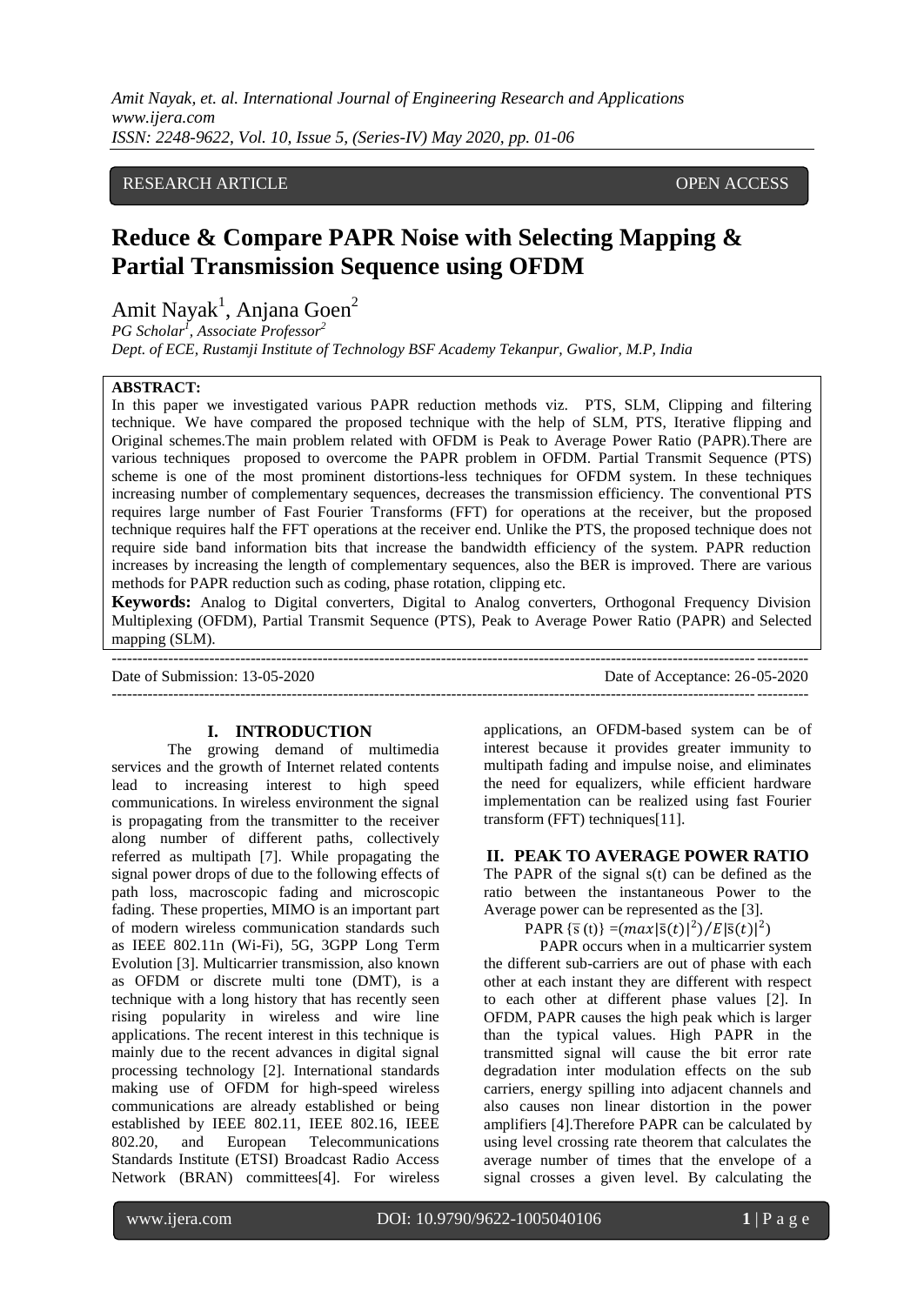complementary cumulative distribution function (CCDF) for different PAPR values can be performed that can be viewed as [5].

#### $CCDF=P_r (PAPR > PAPR_0)$

CCDF computes the power complementary cumulative distribution function from a time domain signal. The CCDF shows the amount of time a signal spends above the average power level of the measured signal or equivalently the probability that the signal power will be above the average power level.

#### **III. APR REDUCTION TECHNIQUES A. CLIPPING AND FILTERING:**

Clipping and Filtering is effective Technique for reduction of PAPR. In this method, OFDM signal is deliberately clipped at particular threshold value before amplification. However, clipping causes in band distortion and out of band noise due to which bit error rate and spectral efficiency is reduced. Clipping is a non linear process in which it suppress time domain OFDM signal of which the signal power exceeds the certain threshold.



**Fig 1:** Clipping and Filtering block diagram

There is increase in a out of band energy as a penalty [5]. To reduce this out of band energy filtering is used after to give better performance Recursive clipping and filtering can be used so as to decreases the both PAPR and out of band energy.

#### **B. SELECTIVE MAPPING METHOD:**

In particular SLM technique, entire data stream is divided into different blocks of N symbols each. Each block is multiplied with U different phase factors to generate U modified blocks before giving to modified block [7]. Each modified block is given to IFFT block which gives OFDM signal as a output.



**Fig 2:** Block diagram of SLM technique

In SLM, one OFDM signal is selected from several signals containing the same information data. SLM is very flexible scheme and it effectively reduces the PAPR. It includes several IFFT stages and complex optimization procedure which increase the complexity and computational burden.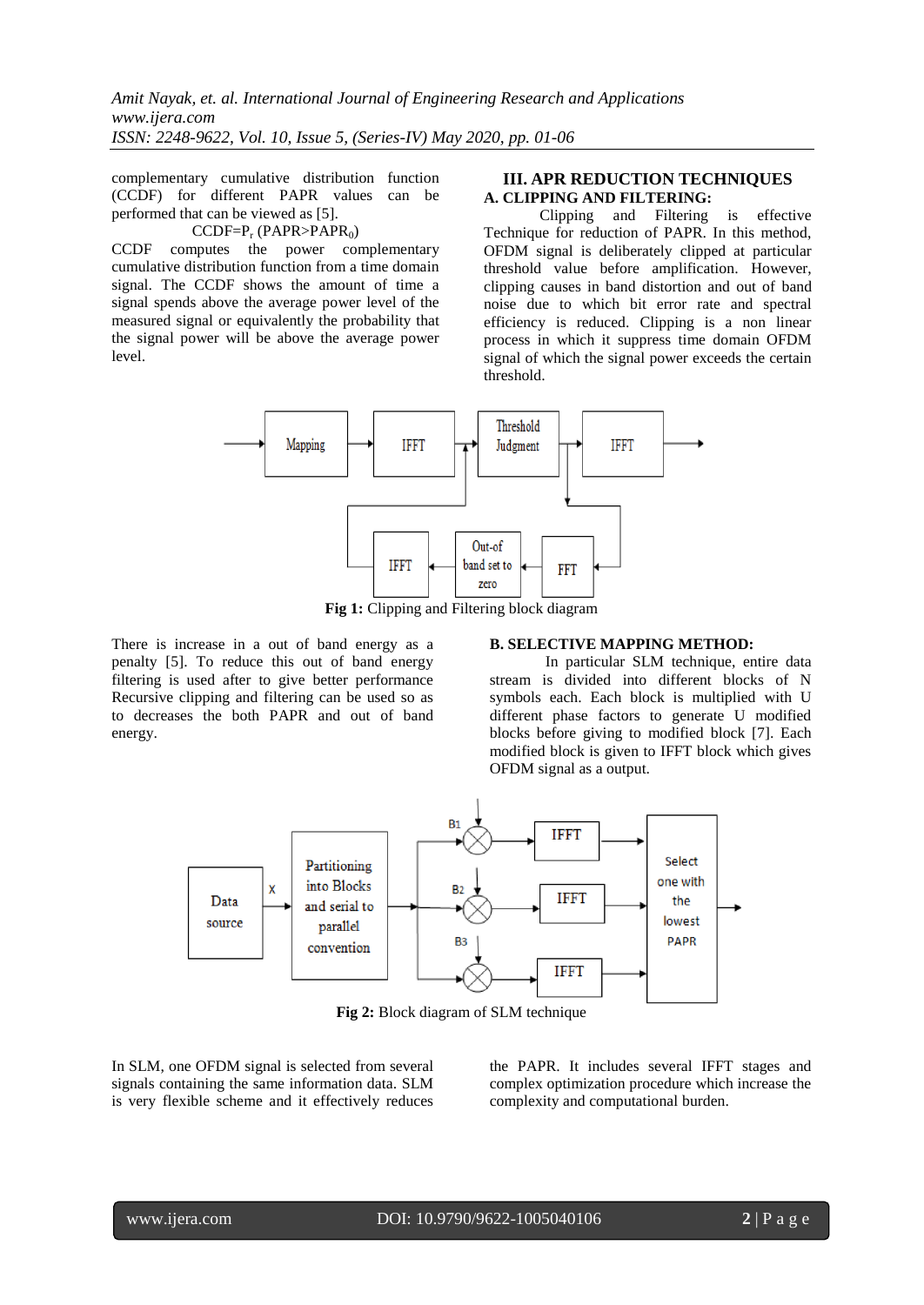*Amit Nayak, et. al. International Journal of Engineering Research and Applications www.ijera.com ISSN: 2248-9622, Vol. 10, Issue 5, (Series-IV) May 2020, pp. 01-06*

### **C. PARTIAL TRANSMIT SEQUENCE**

PTS is probabilistic based method in which input data block is divided into sub blocks and each subcarrier is multiplied with phase factor .information in frequency domain X is divided into V non-overlapping vectors of same size N. Data block is divided into non-overlapping sub block such that they have independent rotation factor

.rotation factor generates time domain data with lowest amplitude [6]. Ordinary PTS scheme is simple and distortion less sometimes it may be burdensome. As we know we divide data block into disjoint sub block, these sub blocks are multiplied with different phase weighing factors; and then added together to produce OFDM symbols or candidate signal with low PAPR.



**Fig 3:** Block diagram of PTS technique

Phase factor is selected such that it will result in to sub block with low PAPR. Each of the sub blocks having minimum PAPR and hence combined signal having a minimum PAPR.

#### **IV. PROPOSED APPROACH**

The methods which we have discussed in this paper PTS & SLM offer better PAPR lessening performance. In this proposed technique we first applied the SLM method & then we choose the finest mixture of phase sequence & enter data which provided least amount Peak Average Power Ratio. Currently for more lessening of PAPR, we relate this blend of phase series & enter information to Partial Transmit Sequence method which even more lessens the Peak Average Power Ratio.

#### **V. SIMULATION RESULTS**

This section shows the performance of our proposed method with the help of simulation tool. For simulation we have used MATLAB 2016b simulation tool. The parameters which have been taken are shown in following table:

| <b>Table 1: Parameter</b> |                  |  |  |
|---------------------------|------------------|--|--|
| <b>Parameter</b>          | <b>Type/Valu</b> |  |  |
|                           | e                |  |  |
| No. of $(N)$              | 255              |  |  |
| subcarriers               |                  |  |  |
| No. of $(W)$ sub-         | 2,4,8,16         |  |  |
| blocks                    |                  |  |  |
| $Oversampling(L)$ fact    | Δ                |  |  |
| or                        |                  |  |  |
| <b>Modulation</b> methods | OPSK             |  |  |
| No. of iterations         | 6000             |  |  |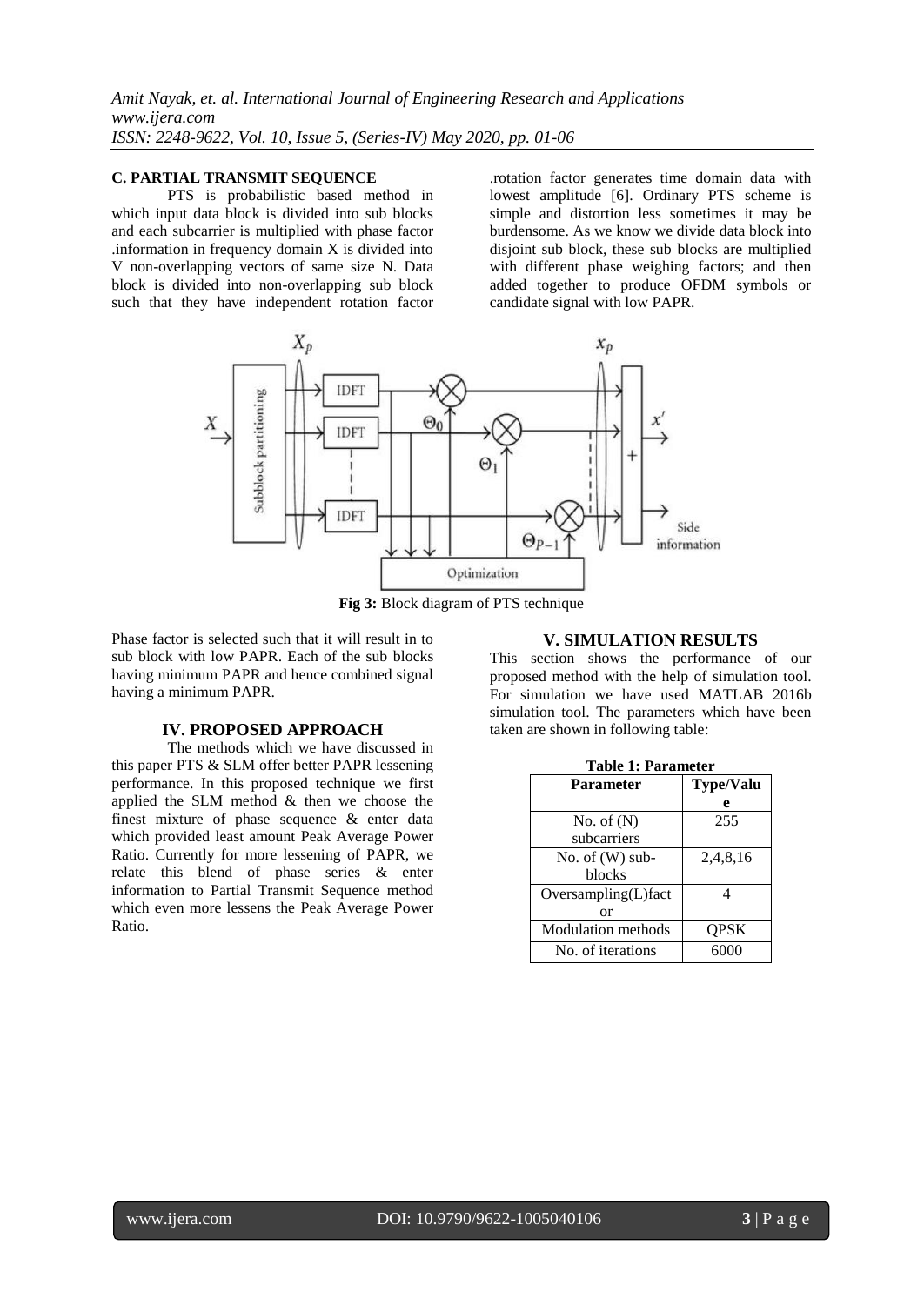

*ISSN: 2248-9622, Vol. 10, Issue 5, (Series-IV) May 2020, pp. 01-06*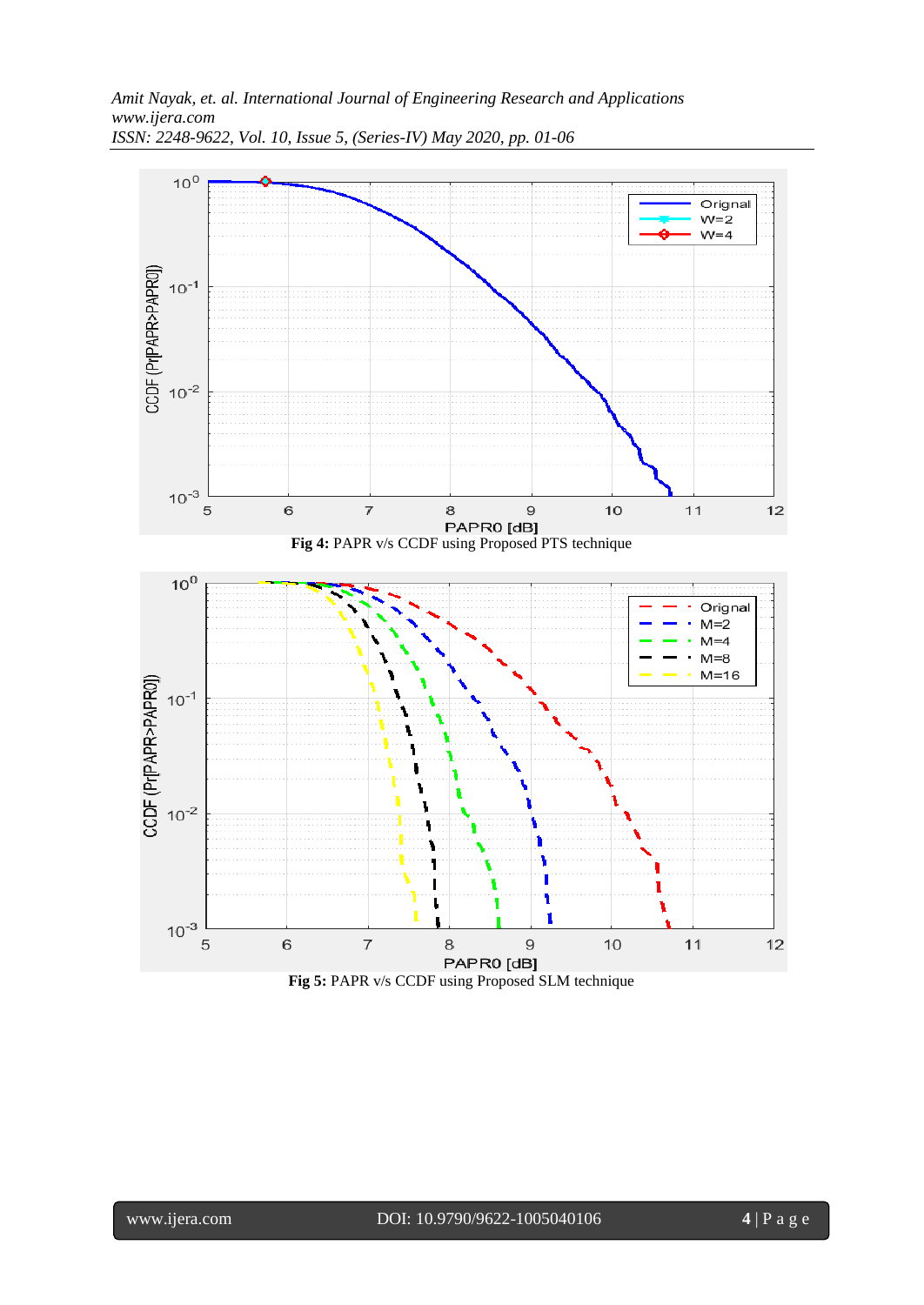

|  |  |  |  |  |  | <b>TABLE 2: Comparison between Various Techniques</b> |
|--|--|--|--|--|--|-------------------------------------------------------|
|--|--|--|--|--|--|-------------------------------------------------------|

| Techniques               | Distortion less | <b>PAPR Reduction</b>            | Data Rate Loss |
|--------------------------|-----------------|----------------------------------|----------------|
| Clipping (Original)      | NO.             | <b>Minimum PAPR Reduction</b>    | NO             |
| <b>Selecting Mapping</b> | <b>YES</b>      | Data with minimum PAPR is        | <b>YES</b>     |
|                          |                 | Transmitted                      |                |
| <b>PTS</b>               | YES             | <b>PAPR Varies as block size</b> | <b>YES</b>     |
|                          |                 | varies                           |                |
| <b>Tone Reservation</b>  | Yes             | Peak reduction possible          | <b>Yes</b>     |
| Tone Injection           | Yes             | PAPR reduction increases         | Yes            |
|                          |                 | with the size of Constellation   |                |
|                          |                 |                                  |                |

| -------<br>. |                    |               |         |  |
|--------------|--------------------|---------------|---------|--|
| S.No         | Technique          | Popoola et.al | My work |  |
|              | Clipping(original) | .5db          | l 1db   |  |
|              | SLM                | 10.2db        | 8.5db   |  |
|              | PTS                | 9.6db         | 7db     |  |

## **TABLE 3: Comparison of Various Techniques with Popoola et. al**

#### **VI. CONCLUSION**

It is clear by this result that the PTS technique having PAPR reduction techniques gives better performance than SLM technique. Comparative study has been done between two PAPR reduction techniques i.e. Partial Transmit Sequence (PTS) and Selective Mapping Technique (SLM). In this paper, Partial Transmit Sequence (PTS) and Selective Mapping Technique (SLM) schemes were used for PAPR reduction in OFDM systems. The simulation results show that all the schemes can lower the PAPR, but PTS scheme gives good performance with significantly lower complexity compared with the other techniques.

#### **REFERENCES**

- **[1]. Mr.Dande A.R, Mr. Kotgire S.L"PAPR Reduction by CSI-PTS in OFDM System with Low Computational Complexity "International Journal of Computer Networks and Wireless Communications (IJCNWC) Vol.5, No.1, February 2015.**
- **[2]. Abhimanyu Thakur, Naveen Dhillon, "Hybrid Approach using SLM and PTS Techniques to Reduce PAPR International Journal of Science and Research (IJSR) Volume 4 Issue 5, May 2015 pp 173-177.**
- [3]. Rui J. P. de Figueiredo and Byung Moo Lee, "A New Pre- Distortion Approach to TWTA Compensation for Wireless OFDM Systems," 2nd. IEEE International Conference on Circuits and Systems for